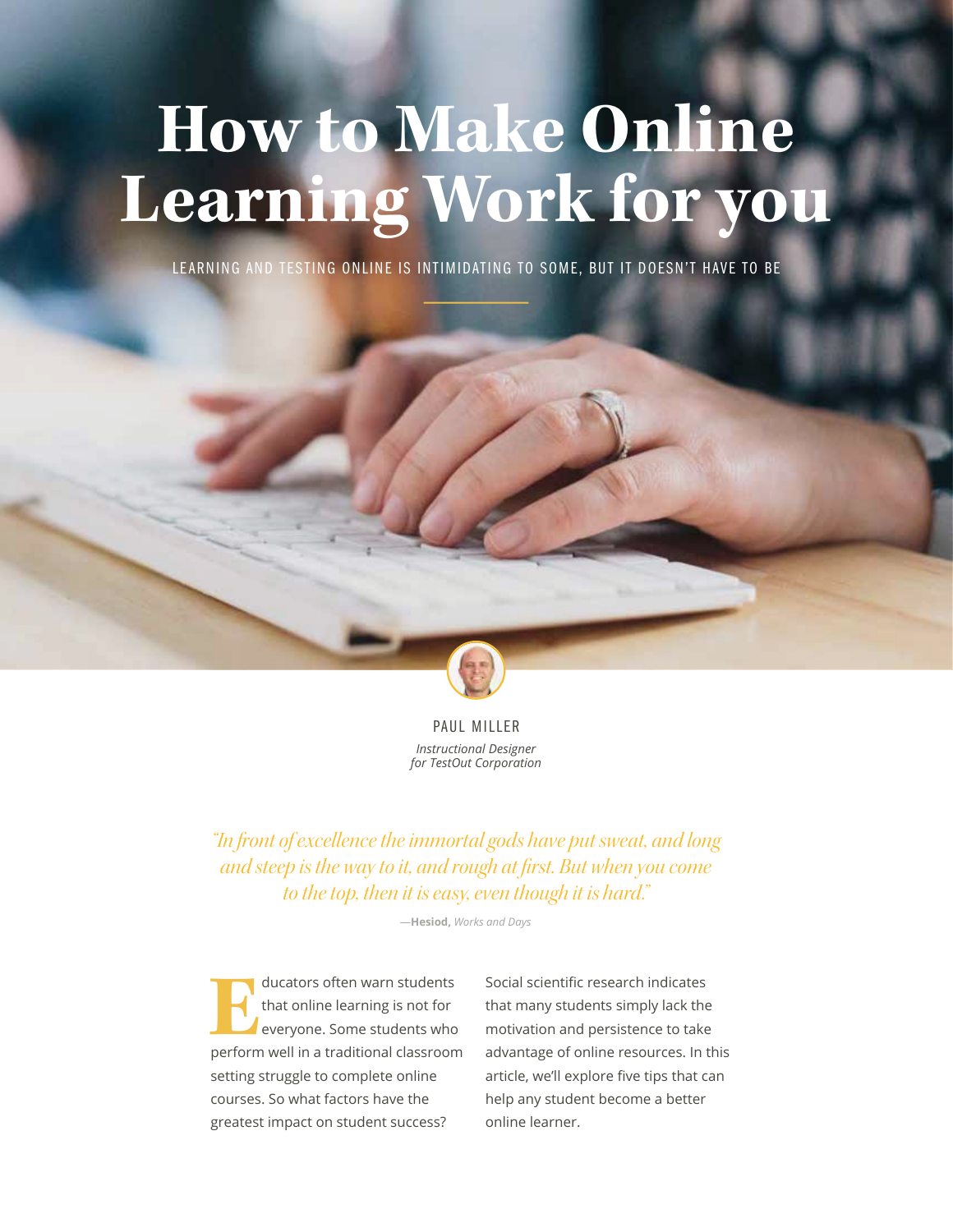#### **1) Find your motivation**

What motivates you personally to learn online? Online courses can empower students with the advantages of greater convenience and learning efficiency, more timely feedback, and lower costs. Sometimes these benefits provide all the motivation you need to complete an online course, or even pursue an online degree.

However, the lack of face-to-face contact with a devoted instructor and mentor can be an obstacle for some students. One way to overcome this obstacle is for learners to maintain frequent contact with fellow online students. Online peers can supply valuable insights on how to work through personal challenges with technology and maintain motivation throughout a long semester. (1)

Family members can also provide vital support and encouragement when they understand the benefits of online

learning. If you need additional incentives, enlist friends and family members to help you set up extrinsic rewards for persisting in the online learning process. A weekend getaway, a movie night, or another wellearned break can provide a light at the end of your online learning tunnel.

#### **2) Courage before confidence**

The courage to undertake something new often precedes confidence in doing so. This is particularly true for students who are less experienced with internet technology. When you begin an online course, it's natural to experience selfdoubt and fear.

You will need to move outside your comfort zone and embrace the risks that come with trying something new. Very few worthwhile pursuits ever come with a guarantee of success. And the fear of failure can severely limit your confidence in learning online.

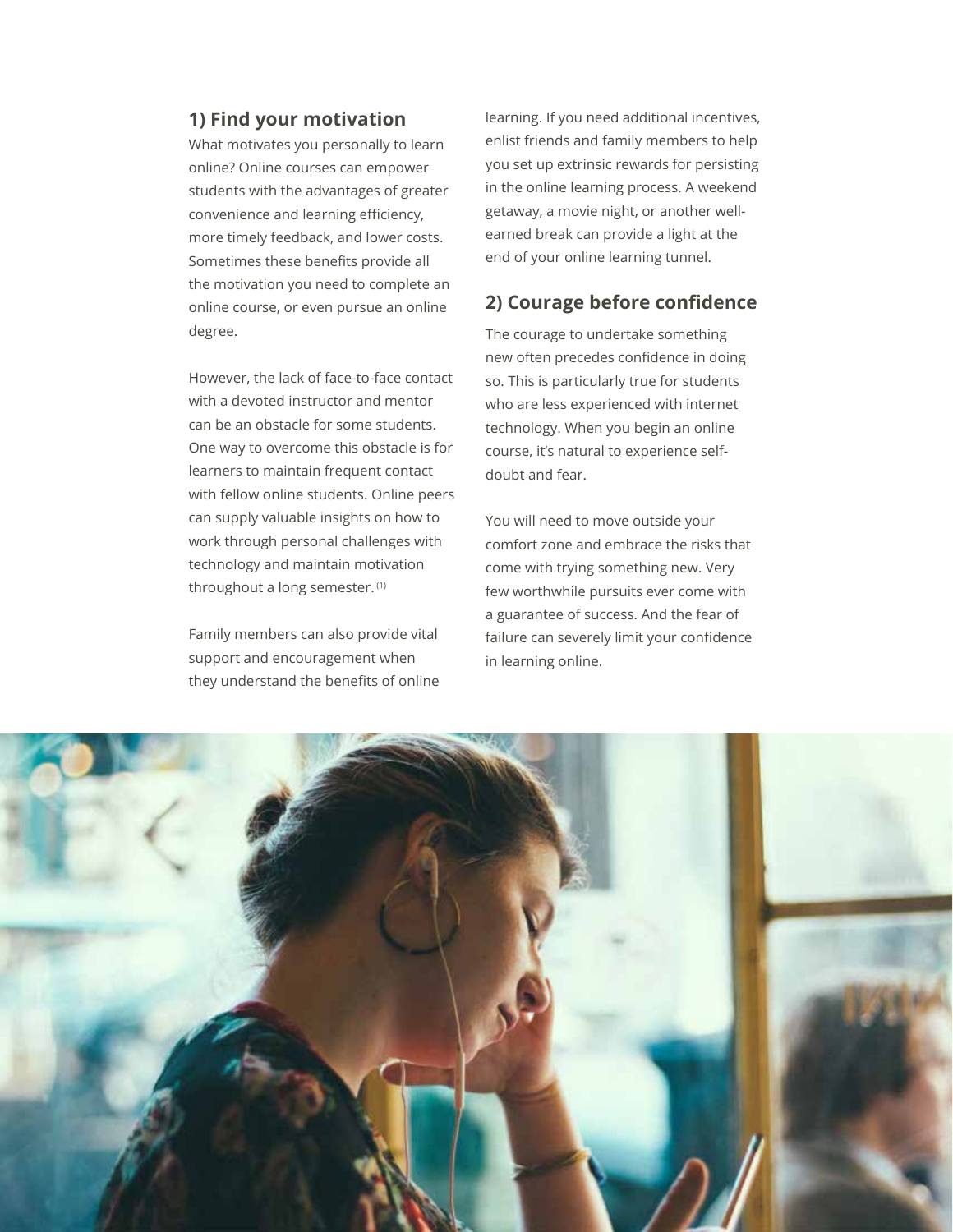But confidence and hope have never been manufactured out of thin air. This is where personal courage comes into play. A team of psychologists at Clemson University recently explored the characteristics of what they call personal courage. (2)

While we typically see in other people a fearless and confident courage, personal courage tends to be more about acting in the face of difficulty, fear, vulnerability, and anxiety. When you find and exercise your personal courage you will begin to experience the small successes that lead to confidence in an online learning environment.

#### **3) Transform anxiety into excitement**

Recent studies on test anxiety have found that students who do well on exams possess the ability to transform their anxieties into greater concentration and excitement. (3) These students are able to manage a moderate level of stress to help focus their minds and provide the mental energy to persist in problem solving.

Of course, high levels of anxiety over taking an online exam or using unfamiliar technology can be debilitating. Many students find relief from intense stress by identifying and writing down a list of their specific worries. Such a list can be divided into two columns: things you can control and things you cannot control.

For the things you can control, like preparing for an exam, formulate a plan for resolving the anxiety (e.g., schedule ample time for exam preparation). For things you cannot control, like having to take an exam, embrace your anxiety

and channel it toward greater focus and determination to succeed.

#### **4) Cultivate disciplined study habits**

Aristotle promoted a simple idea that is as true today as it was 2,400 years ago: Human beings love to fall into routine, to cultivate deeply-rooted habits. When we develop habits, we naturally expend less mental and emotional energy in figuring out what to do and how to do it.

A set of tasks that was initially strenuous or tedious becomes natural and easy to perform. Something that was originally

## **If you're relatively new to online learning, then you need to expect some small failures along the way.**

irksome is now pleasurable. Students who take the time to cultivate rigorous study habits learn to enjoy studying with greater ease and consistency.

Set aside a block of uninterrupted time to study every day. Avoid the distractions of cell phones, email, and social media. Wake up early in the morning or find a quiet study room during the day. By maintaining a consistent habit of studying at the same time every day, you'll soon discover the reality of online learning pleasure.

A recent study suggests that time management skills and disciplined study habits are even more important in successful learning than favorable attitudes toward instructors or personal interest in the subject matter. <sup>(4)</sup>